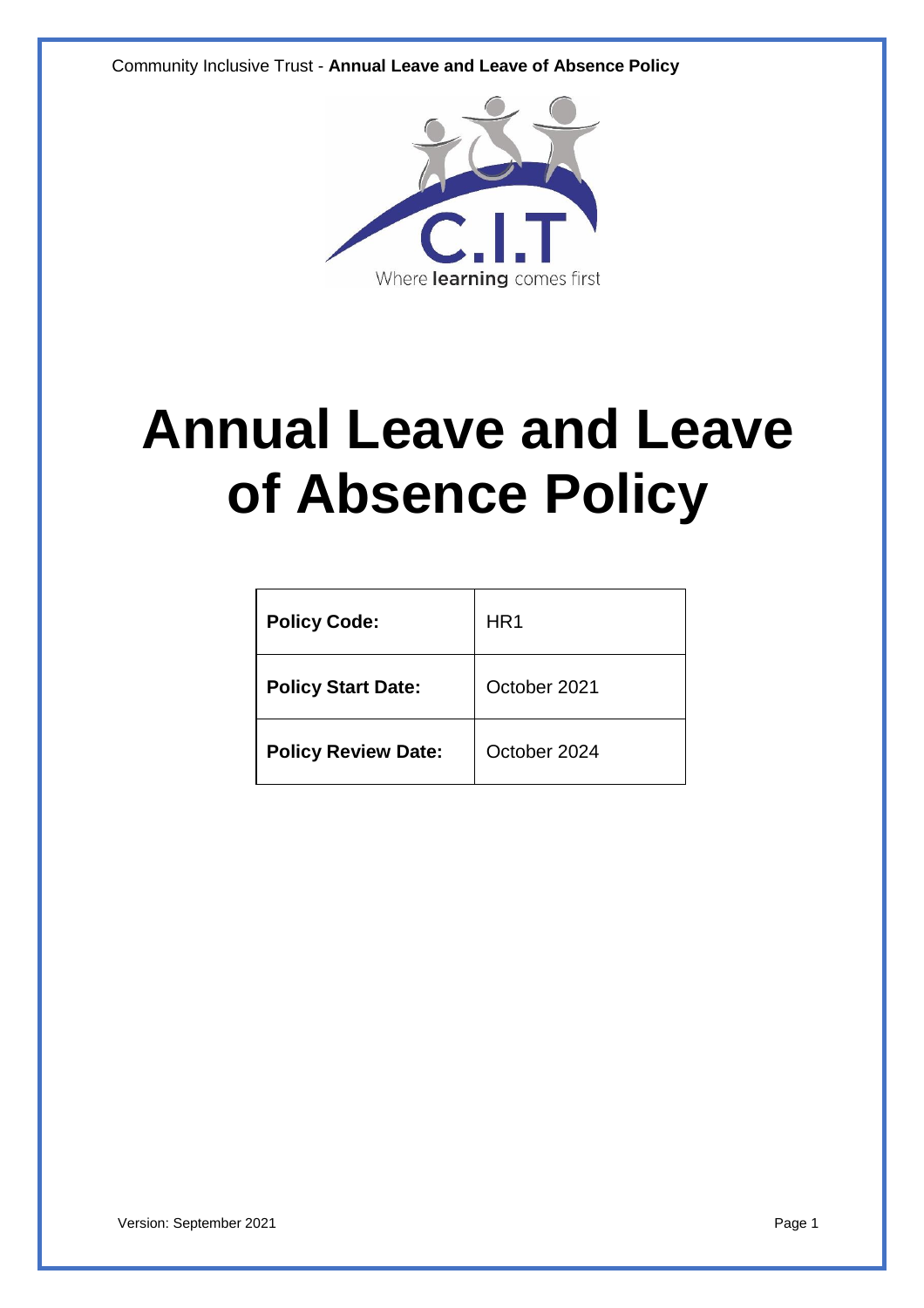# **Table of Contents**

| <b>Section</b>                                                           | Page           |
|--------------------------------------------------------------------------|----------------|
| <b>Statement of Intent</b>                                               |                |
| 1. Legal Framework                                                       | 3              |
| 2. Scope                                                                 | $\overline{3}$ |
| 3. Roles and Responsibilities                                            | $\overline{3}$ |
| <b>Annual Leave</b>                                                      |                |
| 4. Annual Leave Provision                                                | 5              |
| 5. Bank Holidays                                                         | 5              |
| 6. Teachers Annual Leave                                                 | 6              |
| 7. Support Staff Annual Leave                                            | 6              |
| 8. Absence                                                               | $\overline{7}$ |
| 9. Annual Leave on Termination of Employment                             | $\overline{7}$ |
| <b>Leave of Absence</b>                                                  |                |
| 10. Leave of Absence Provisions                                          | 8              |
| 11. Requesting Additional Leave                                          | 8              |
| 12. Appeal                                                               | 8              |
| 13. Dependants                                                           | 8              |
| 14. Bereavement Following the Death of a Dependant, Relative or Close    | 9              |
| Friend                                                                   |                |
| 15. Statutory Paternal Bereavement Leave and Pay                         | 9              |
| 16. Illness of, or Emergency Involving, a Dependant                      | $\overline{9}$ |
| 17. Special Events                                                       | 10             |
| 18. Moving House                                                         | 10             |
| 19. Sporting Events                                                      | 11             |
| 20. Urgent Domestic Reasons                                              | 11             |
| 21. Bad Weather Conditions                                               | 11             |
| 22. Interview                                                            | 12             |
| 23. New Appointments                                                     | 12             |
| 24. Jury Service/Witness Summons/Justice of the Peace (Magistrate)       | 12             |
| <b>Duties</b>                                                            |                |
| 25. Other Public Duties                                                  | 12             |
| 26. Examination and Revision Leave                                       | 13             |
| 27. Religious Observance                                                 | 13             |
| 28. Routine Dental and Medical Appointments                              | 13             |
| 29. Disability Related Medical Appointments                              | 13             |
| 30. Time off to Carry out Trade Union Duties                             | 14             |
| 31. Time off to take part in Trade Union Activities                      | 14             |
| 32. Time off to Train                                                    | 14             |
| 33. Maternity Leave, Paternity Leave, Adoption Leave and Shared Parental | 14             |
| Leave                                                                    |                |
| 34. Unpaid Parental Leave                                                | 15             |
| 35. Part-Time Staff                                                      | 15             |
| 36. Disciplinary Action                                                  | 15             |
| 37. Monitoring and Review                                                | 15             |
|                                                                          |                |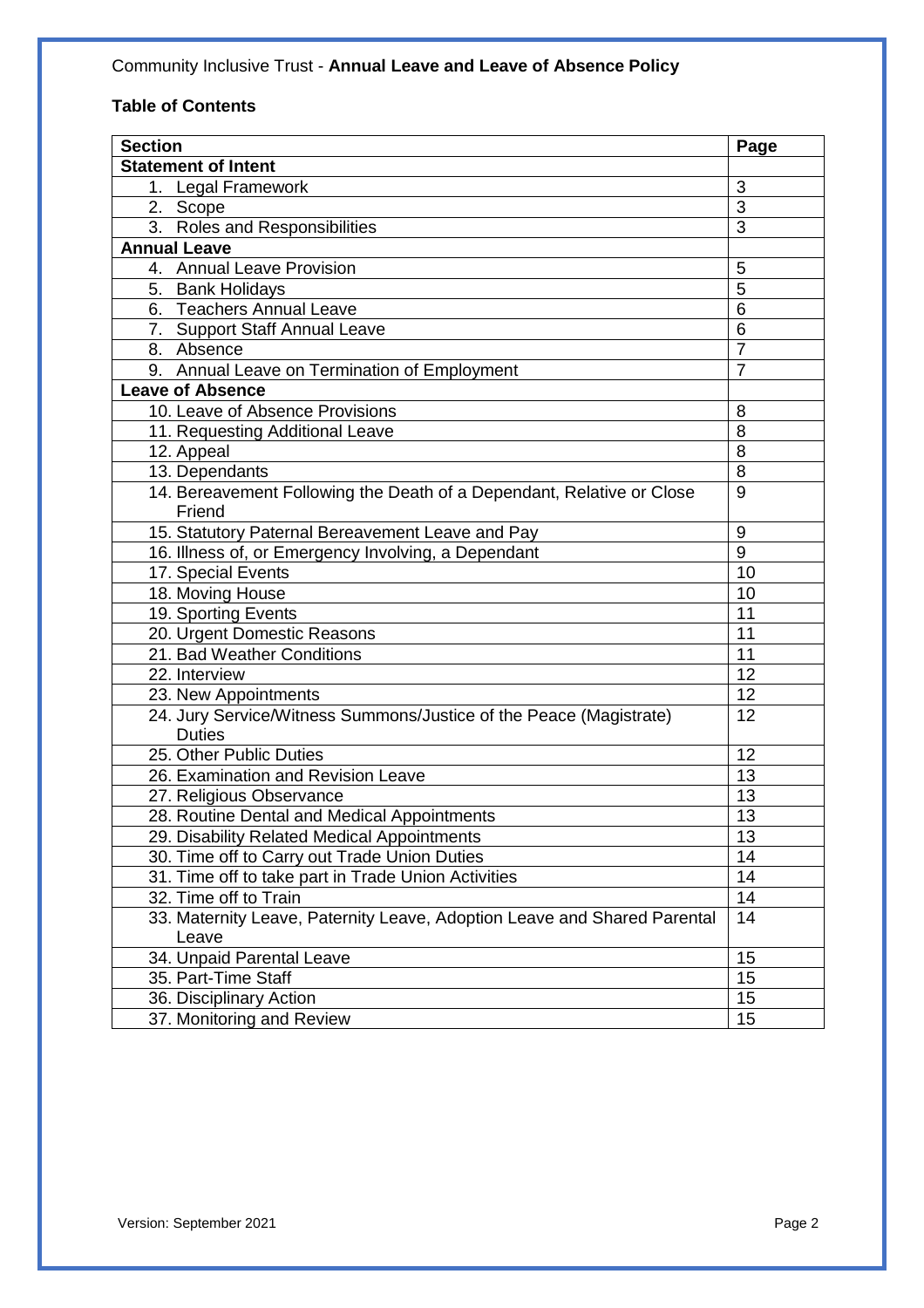#### **Statement of Intent**

At CIT, we appreciate the hard work of all our employees. We understand that holidays are precious time away from the regular stress of work and we strongly encourage all employees to take annual leave where applicable and possible.

We also recognise that, on occasion, leave may need to be taken due to unforeseen circumstances, and we will try our utmost to accommodate the needs of our employees.

This policy outlines the Trust's duties regarding employee leave of absence as well as provisions for employees to follow when requesting leave.

#### **1. Legal Framework**

- 1.1 This policy has due regard to all relevant legislation including, but not limited to, the following:
	- The Statutory Parental Bereavement Leave (General) Regulations 2020 (Jack's Law)
	- The Employment Rights (Employment Particulars and Paid Annual Leave) (Amendment) Regulations 2018
	- Employment Rights Act 1996
	- Equality Act 2010
	- The Transfer of Undertakings (Protection of Employment) Regulations 2006 (TUPE)
- 1.2 This policy has due regard to all relevant statutory guidance including, but not limited to, the following:
	- DfE 'Teachers' Standards'
	- DfE 'School teachers pay and conditions document' (STPCD)
- 1.3 This policy is linked to the following school policies:
	- Absence Management Policy
	- Disciplinary Policy

#### **2. Scope**

2.1 This policy applies to all employees of the Trust. It does not form part of any employee's terms and conditions of employment and is not intended to have any contractual effect. The Trust reserves the right to amend this policy at any time.

#### **3. Roles and Responsibilities**

- 3.1 The Executive Leadership Team is responsible for:
	- Reviewing this policy and ensuring it is adhered to across the Trust.
	- Ensuring that this policy is implemented fairly, consistently and in line with the board's equality duties.
	- Implementing this policy in line with their statutory duties for central staff.
	- Reviewing and responding to requests for leave of absence from central staff.
	- Delegating responsibilities to line managers to sign off annual leave for school staff in line with this policy.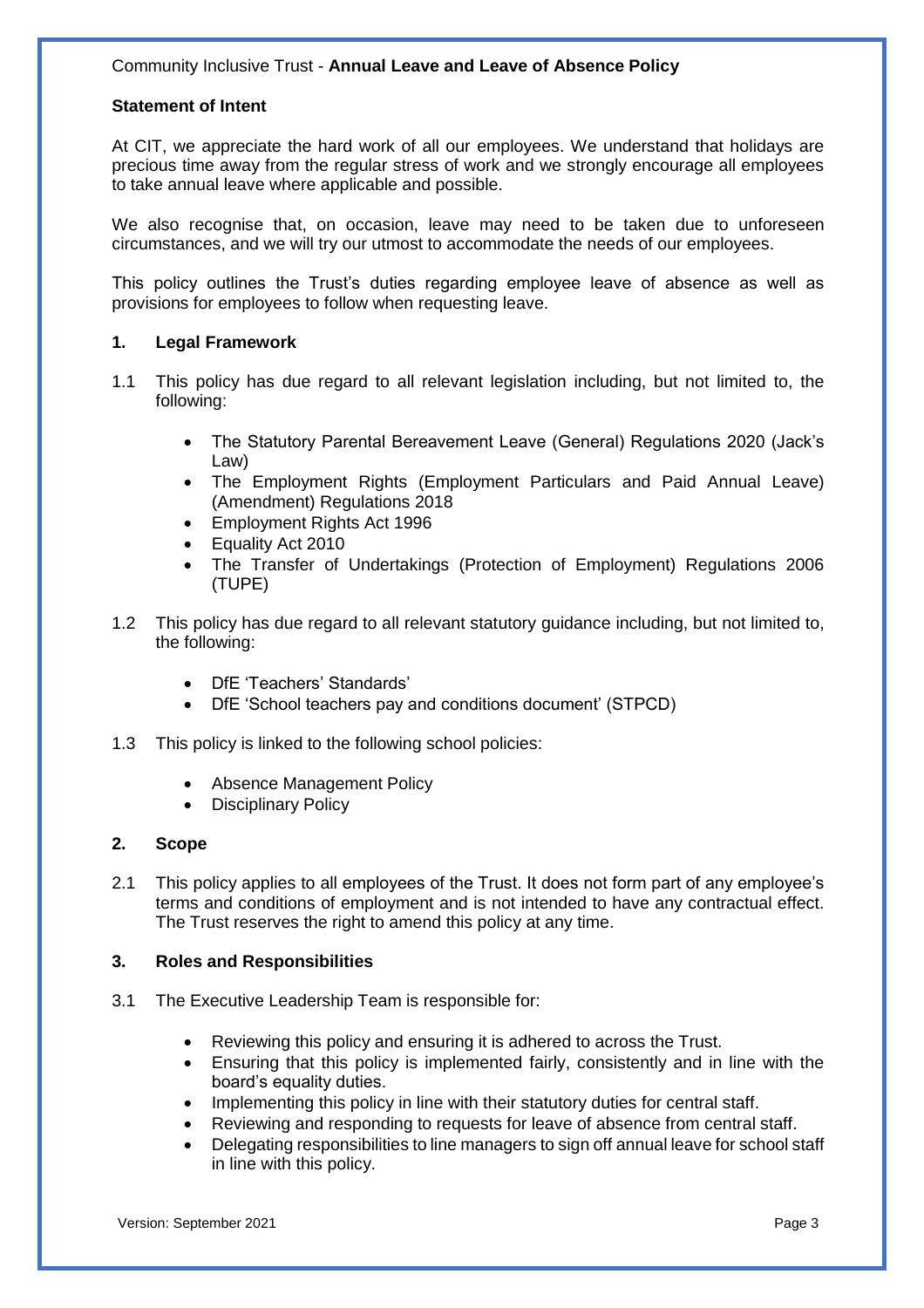- 3.2 The headteacher is responsible for:
	- Implementing this policy in line with their statutory duties for school staff.
	- Reviewing and responding to requests for leave of absence from school staff.
	- Delegating responsibilities to line managers to sign off annual leave for school staff in line with this policy.
- 3.3 Staff are responsible for:
	- Arranging annual leave during school holiday periods, where possible.
	- Requesting leave of absence as soon as possible.
	- Submitting annual leave requests to their line manager.
	- Arranging leave for a convenient time, i.e. not in conflict with other relevant staff leave.
	- Adhering to this policy at all times.

# **Annual Leave**

# **4. Annual Leave Provision**

- 4.1 The Trust's annual leave year runs from 1 September to 31 August.
- 4.2 Employee's annual leave entitlement is as specified in their individual Statement of Main Terms of Employment.
- 4.3 Where an employee's annual leave entitlement increases with length of service, such entitlement is calculated from the beginning of the holiday year following the anniversary of completion of the service.
- 4.4 Annual leave payments will accrue from day to day and shall be payable in 12 equal instalments, monthly in arrears on or around the 23rd of the month directly into the employee's nominated bank or building society account.

# **5. Bank Holidays**

- 5.1 Full-time employees' annual leave entitlement includes the eight currently recognised Bank/Public Holidays in England and Wales:
	- New Year's Day
	- Spring Bank Holiday
	- Good Friday
	- Late Summer Bank Holiday
	- Easter Monday
	- Christmas Day
	- May Day
	- Boxing Day
- 5.2 Part-time employees are entitled to Bank/Public holidays pro rata.
- 5.3 Where the closure is on a Bank/Public holiday and the employee has exhausted his or her pro rata Bank/Public holiday entitlement, the employee will not be paid for this day. If the employee wishes to be paid for this day, he or she should take this time from his or her annual leave entitlement.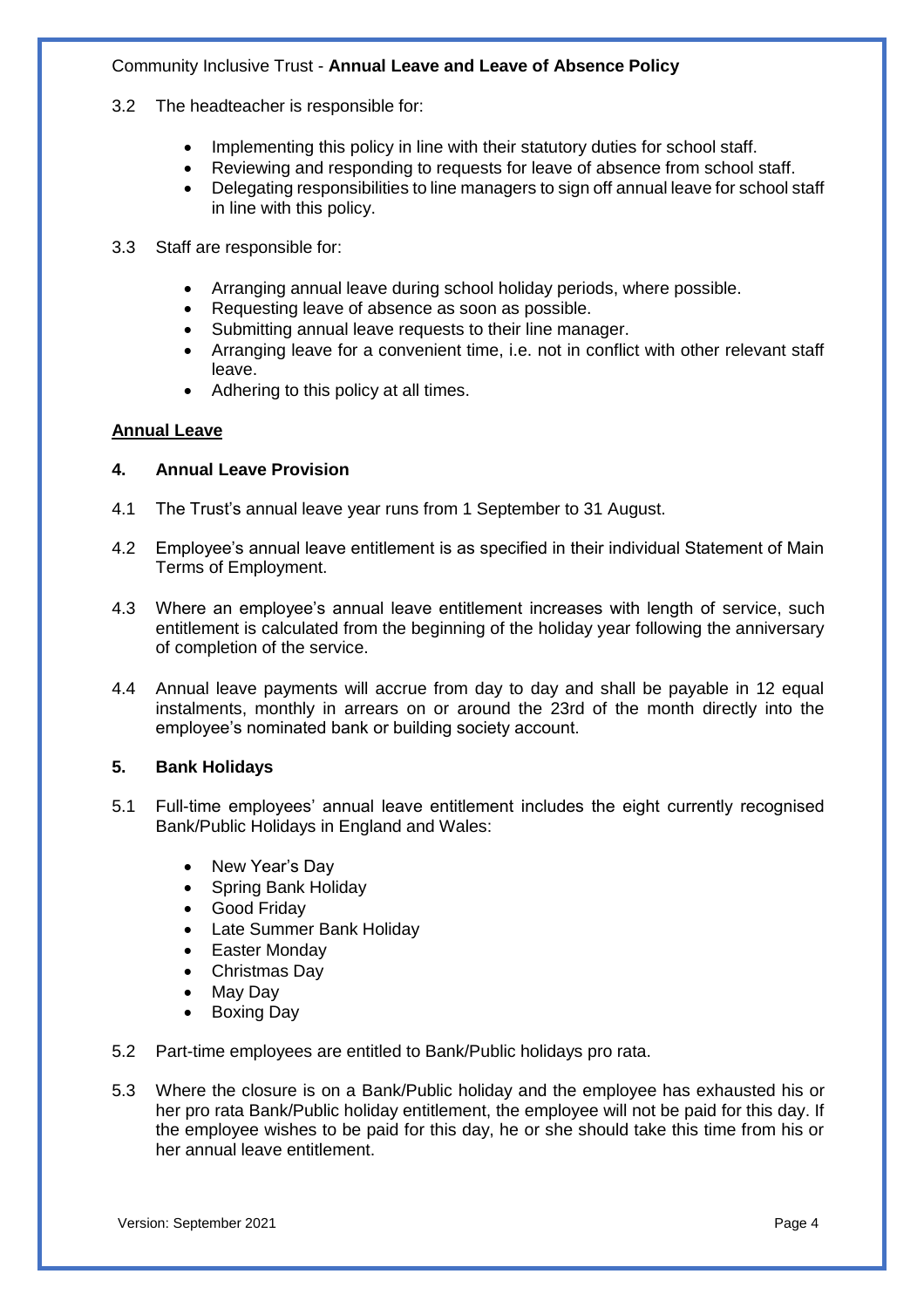- 5.4 Employees may be required to work on a recognised Bank/Public holiday depending on operational requirements from time to time. The Trust will aim to give as much notice as is reasonably practical of any such requirement. If employees are required to work on a recognised Bank/Public holiday, they will be entitled to receive the employee's normal basic hourly rate or receive time off in lieu for the hours worked.
- 5.5 Hourly paid employees will be paid at their basic rate of pay; salaried employees will be paid their basic salary in respect of periods of annual leave.

#### **6. Teachers Annual Leave**

- 6.1 Teachers are required to be available for work for 195 days each year; of which, 190 shall be days they may be required to teach pupils and five will be for other duties.
- 6.2 Teachers on the leadership scale, or centrally employed staff on teaching contracts but not paid on the national pay scales, may be required to work at additional times as the Trust may reasonably direct.
- 6.3 Teachers are not permitted to request annual leave to take a holiday within term-time.
- 6.4 Term-time leave may be permissible in exceptional circumstances, e.g. to take care of a dependant. Please see Leave of Absence section on page 8.

#### **7. Support Staff Annual Leave**

- 7.1 Entitlement to annual leave for support staff is specified in their individual Statement of Main Terms of Employment.
- 7.2 Line managers are responsible for approving annual leave for their respective support staff.
- 7.3 The provision for support staff employed on a term-time only basis is the same as for teaching staff above.
- 7.4 For all-year-round staff, the school expects annual leave to be taken during the school holidays where possible. Line managers can authorise holiday during term time provided the needs of the Trust have been taken into account.
- 7.5 Support staff must gain approval from their line manager before making firm annual leave arrangements.
- 7.6 Employees are not normally permitted to take more than 10 consecutive working days' annual holiday at any one time unless in exceptional circumstances and as agreed with their line manager.
- 7.7 For requests of annual leave of 10 days or less during school holiday time a completed annual leave request form must be submitted a minimum of 2 weeks before the first day of annual leave.
- 7.8 For requests of more than 10 consecutive days or any period of annual leave during school time a completed leave request for must be submitted a minimum of 4 weeks before the first day of annual leave.
- 7.9 Requests for annual leave will normally be granted on a "first come first served" basis. Owing to the needs of the Trust, the Trust reserves the right to limit the number of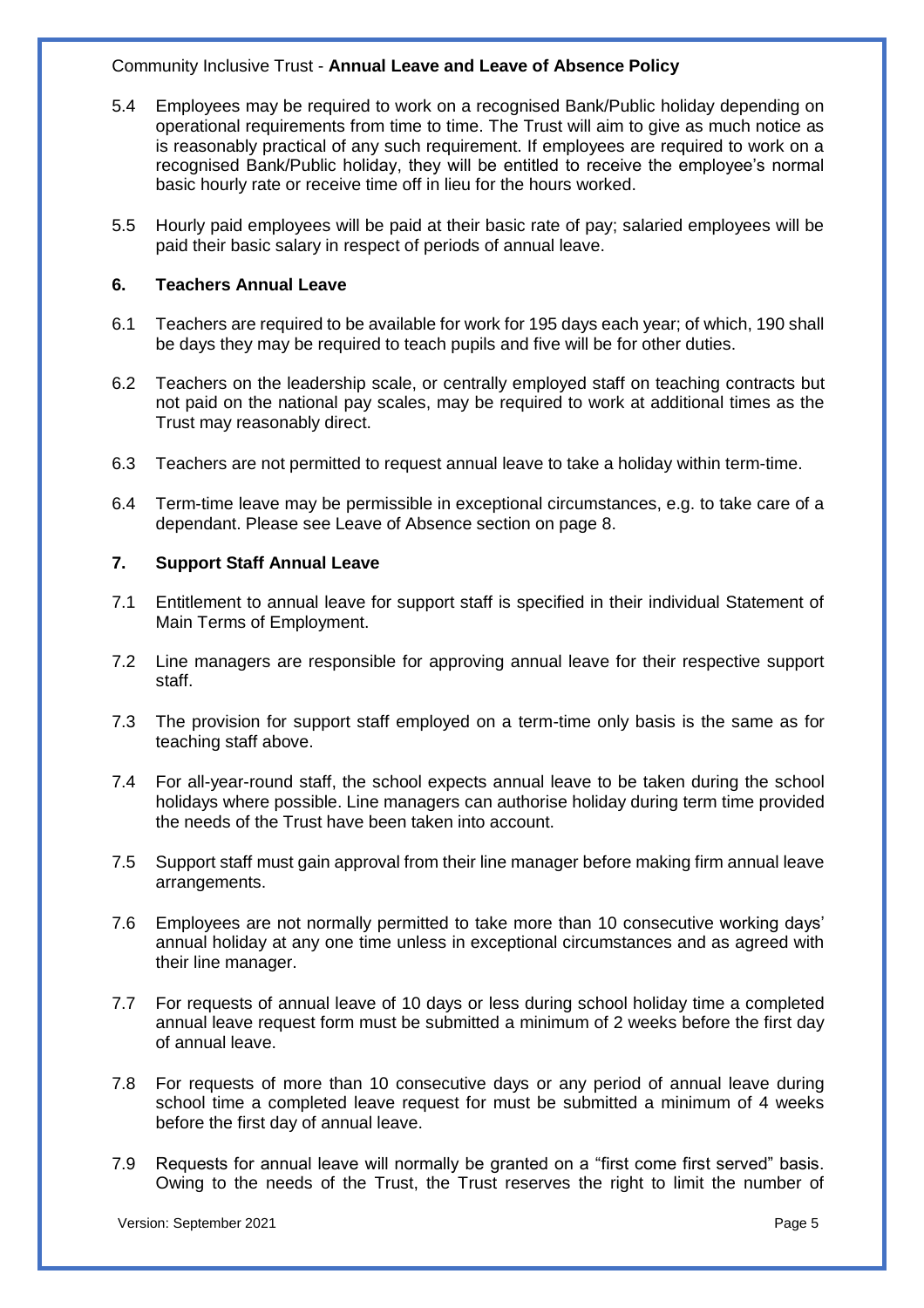employees who may be permitted to take holiday at any one time. The granting of all holiday requests will be subject to adequate cover available and the overall operational needs of the Trust during the proposed period of absence.

7.10 Employees (non-teaching) on a 52-week contract, and at the discretion of their line manager, may carry up to 5 days' annual leave forward (to be taken by December in the following academic year).

#### **8. Absence**

- 8.1 Whilst an employee is not in attendance due to ill health they will continue to accrue annual leave.
- 8.2 If, on their return from sick leave, they are still within the same annual leave year, they will be entitled to take the totality of the annual leave they have accrued before the end of the annual leave year. If this is not possible before the end of the annual leave year, the employee will be entitled to carry over enough annual leave to ensure they receive the statutory allowance in the annual year.
- 8.3 If, on their return from sick leave, they have entered a new annual leave year, they will only be entitled to carry over enough annual leave to ensure they have received the statutory allowance in the previous annual leave year.
- 8.4 Employees (non-teaching) on a 52-week contract have the right to claim sickness absence if they become ill whilst on holiday. However, this will only be considered when accompanied by a Fit Note.

#### **9. Annual Leave on Termination of Employment**

- 9.1 On termination of employment, employees will be entitled to be paid for annual leave accrued but not taken as at the date of termination of employment. If on termination of employment an employee has taken more annual leave than he or she has accrued in that holiday year, an appropriate deduction will be made from the employee's final pay.
- 9.2 The Trust may require an employee to take all or part of any outstanding holiday entitlement during a period of notice to terminate the employment or during garden leave.

#### **Leave of absence**

#### **10. Leave of Absence Provisions**

- 10.1 The Trust will comply with any statutory regulations regarding allowance of time off for employees.
- 10.2 The Trust recognises that there may be times when employees will need to take additional time away from work and will comply with this in line with their statutory duties.

#### **11. Requesting Additional Leave**

- 11.1 Employees may request additional paid/unpaid leave in accordance with this policy. To do so, the employee must complete a leave of absence form (Appendix 1).
- 11.2 Forms must be submitted to the relevant person, as identified below, no later than 2 weeks before the leave is requested.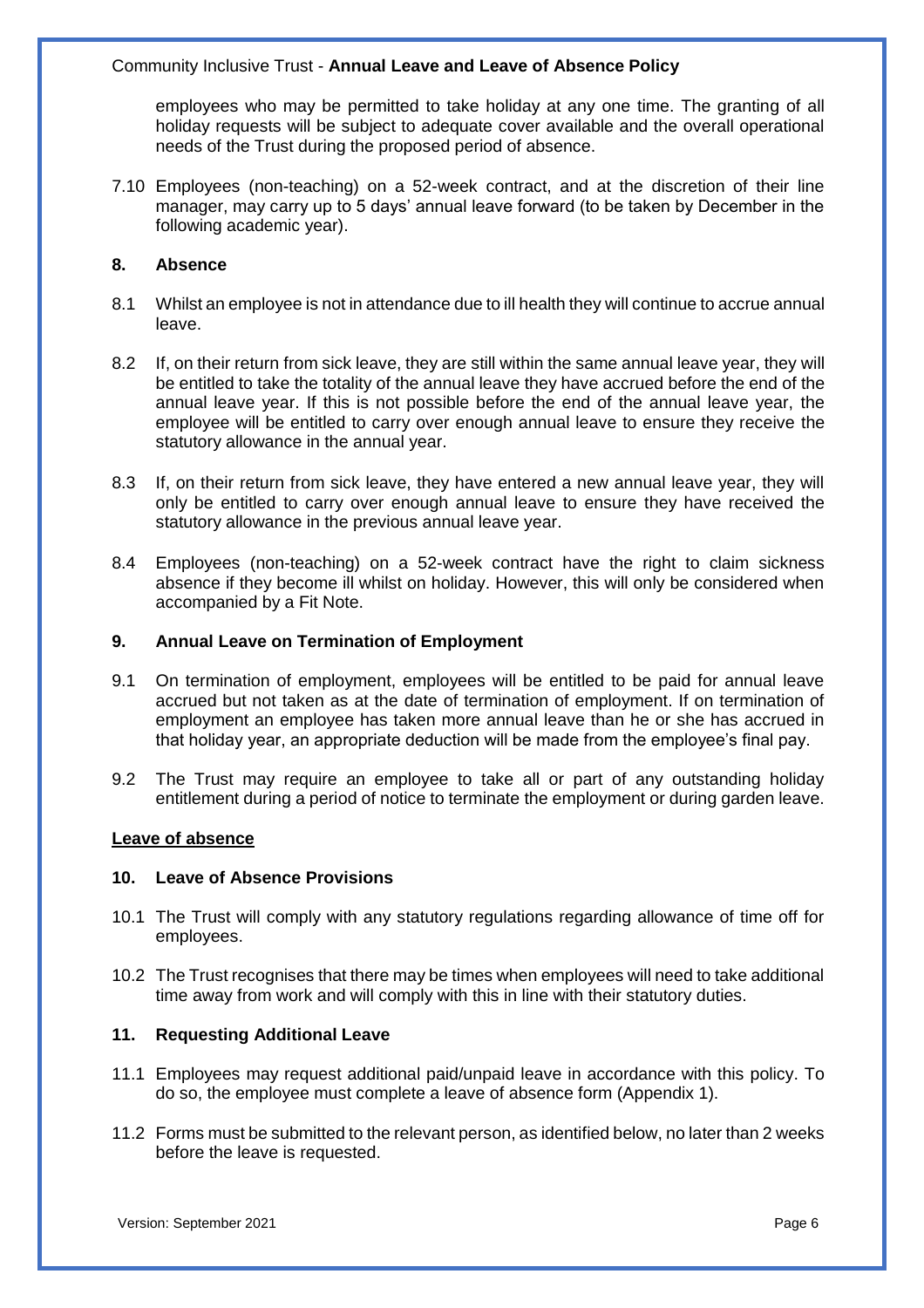- School staff must have approval of the headteacher
- Headteachers must have the approval of ELT
- Central Staff must have approval from ELT
- ELT must have approval from the CEO
- The CEO must have approval from the Trust Board
- 11.3 The Trust also recognises that there may be times when urgent leave is required and providing 2 weeks' notice may not be possible, in these situations the employee must provide as much notice as possible.
- 11.4 Retrospective leave can also be requested in exceptional circumstances, e.g. family emergency.
- 11.5 Any refusal of a leave of absence request will be reasonable and justified.

# **12. Appeal**

12.1 Employees are able to appeal to Director of HR if their request for leave has been rejected. Employees in the HR department are able to appeal to the CEO.

# **13. Dependants**

- 13.1 For the purposes of this policy, the Trust will define a dependant as:
	- An employee's spouse or civil partner, their child or parent
	- Any other person who lives in the same household as the employee and is dependent on the employee for care and assistance when ill
	- Anyone else who reasonably relies on the employee to provide assistance, make arrangements or take action of the kind referred to in this Policy.

# **14. Bereavement Following the Death of a Dependant, Relative or Close Friend**

- 14.1 The Trust will grant employees bereavement leave following the death of a dependant, relative or close friend. This leave is designed to help you cope with the loss, to deal with necessary arrangements, arrange any affairs and attend a funeral.
- 14.2 Employees will be granted up to 5 days paid leave in any 12-month rolling period.
- 14.3 Any additional leave will be granted at the discretion of the individuals permitted to approve additional leave as set out in section 11.2. The Director of HR or CEO must approve any additional requests above the initial 5 days.
- 14.4 Additional leave may be granted as either paid or unpaid leave.
- 14.5 If an employee is unable to return to work following a period of bereavement leave it may be appropriate to take a period of sickness absence, annual leave or unpaid leave in those circumstances.

# **15. Statutory Paternal Bereavement Leave and Pay**

15.1 A minimum of two weeks' Statutory Parental Bereavement Leave will be granted to employees who have lost a child under the age of 18, or who have suffered a still birth from 24 weeks of pregnancy, which took place on or after 6 April 2020. The leave will commence on or after the date of the death or stillbirth and will finish within 56 weeks of that date of the death or stillbirth.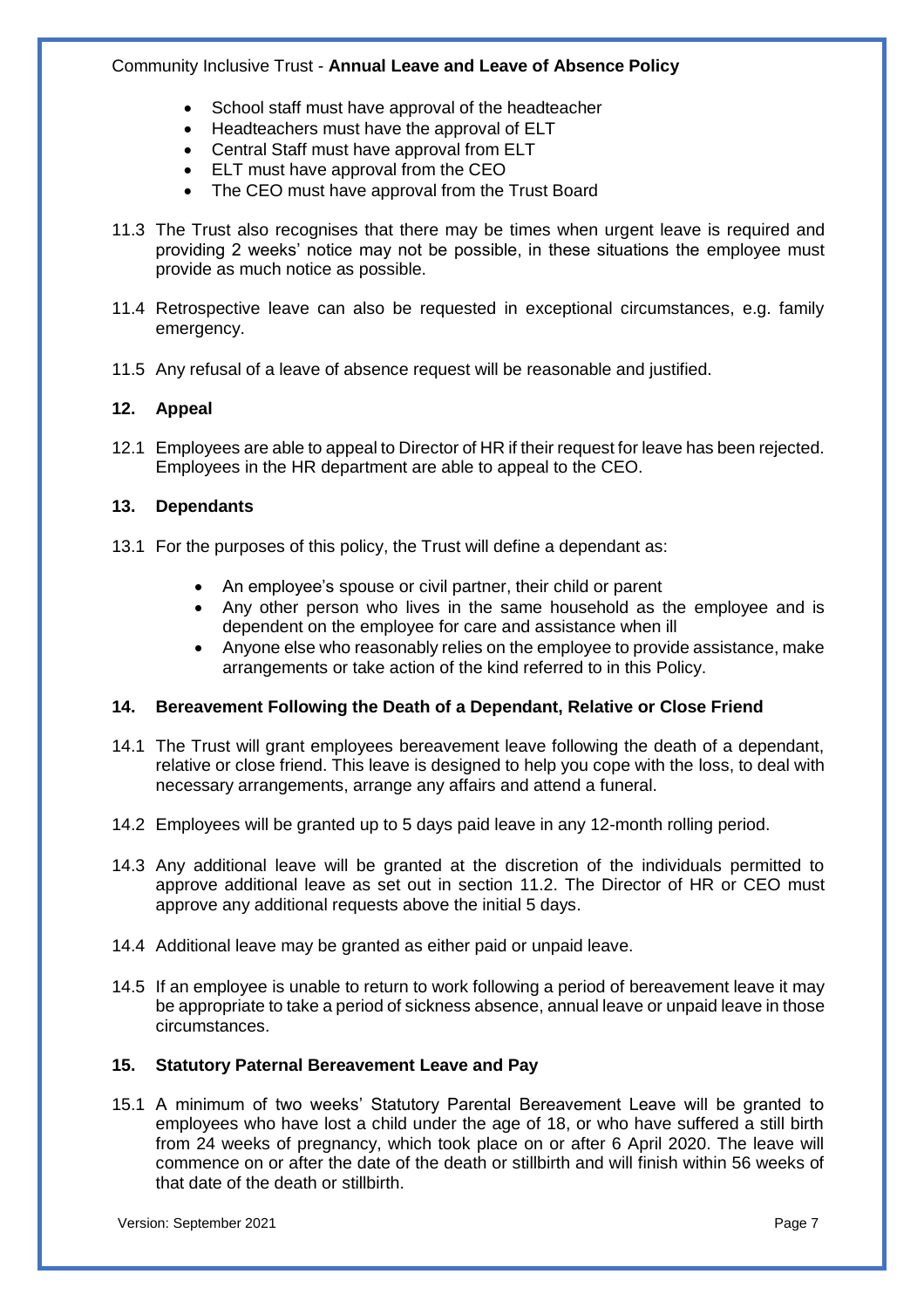- 15.2 If the employee is already taking another form of leave, e.g. maternity leave, at the time of the death or stillbirth, the Statutory Parental Bereavement Leave will start after the other leave period has ended.
- 15.3 Statutory Parental Bereavement Leave will be implemented alongside Statutory Parental Bereavement Pay, using the Statutory Parental Bereavement Pay tables 2020 to calculate this.
- 15.4 To be eligible for Statutory Parental Bereavement Pay, you must have been continuously employed by the Trust for at least 26 weeks up to the end of the 'relevant week'. The 'relevant week' is the week (ending with a Saturday) immediately before the week of the death or stillbirth.
- 15.5 Statutory Parental Bereavement Leave and Pay will be implemented in line with the statutory provision and eligibility at all times.

#### **16. Illness of or Emergency Involving a Dependant including a breakdown in care arrangements**

- 16.1 The Trust will permit staff up to 5 days paid leave in any rolling 12-month period in order to take necessary action to deal with the illness of a dependent or due to a breakdown in care arrangements.
- 16.2 In all cases of illness of a dependant/breakdown in care arrangements the first working day will automatically be paid leave, up to the permitted 5 days. Any additional consecutive days will normally be taken as unpaid leave. In exceptional circumstances and with the approval of the HR Director or CEO additional leave can be granted on a paid basis.
- 16.3 Additional unpaid leave will be at the discretion of the individuals permitted to approve additional leave as set out in section 11.2.
- 16.4 The aim of this provision is to enable to employee to make alternative arrangements for the care of the dependant to enable them to return to work.
- 16.5 Any agreements above the permitted 5 days paid leave in a rolling 12-month period must be approved by the Director of HR.
- 16.6 If an employee is unable to return to work it may be appropriate to take a period of sickness absence, annual leave or unpaid leave in those circumstances.

#### **17. Special Events**

- 17.1 The Trust may grant each employee up to 1 day of paid leave, in any rolling 12-month period to allow employees to attend special events, for example, their child's sports days and school plays, weddings, etc.
- 17.2 Any additional leave may be granted by the individuals permitted to approve additional leave as set out in section 11.2 and will be on an unpaid basis.
- 17.3 This part of the policy does not permit Trust employees to take time off for their own wedding. Employees must arrange their own weddings to take place during school closure periods or non-working days.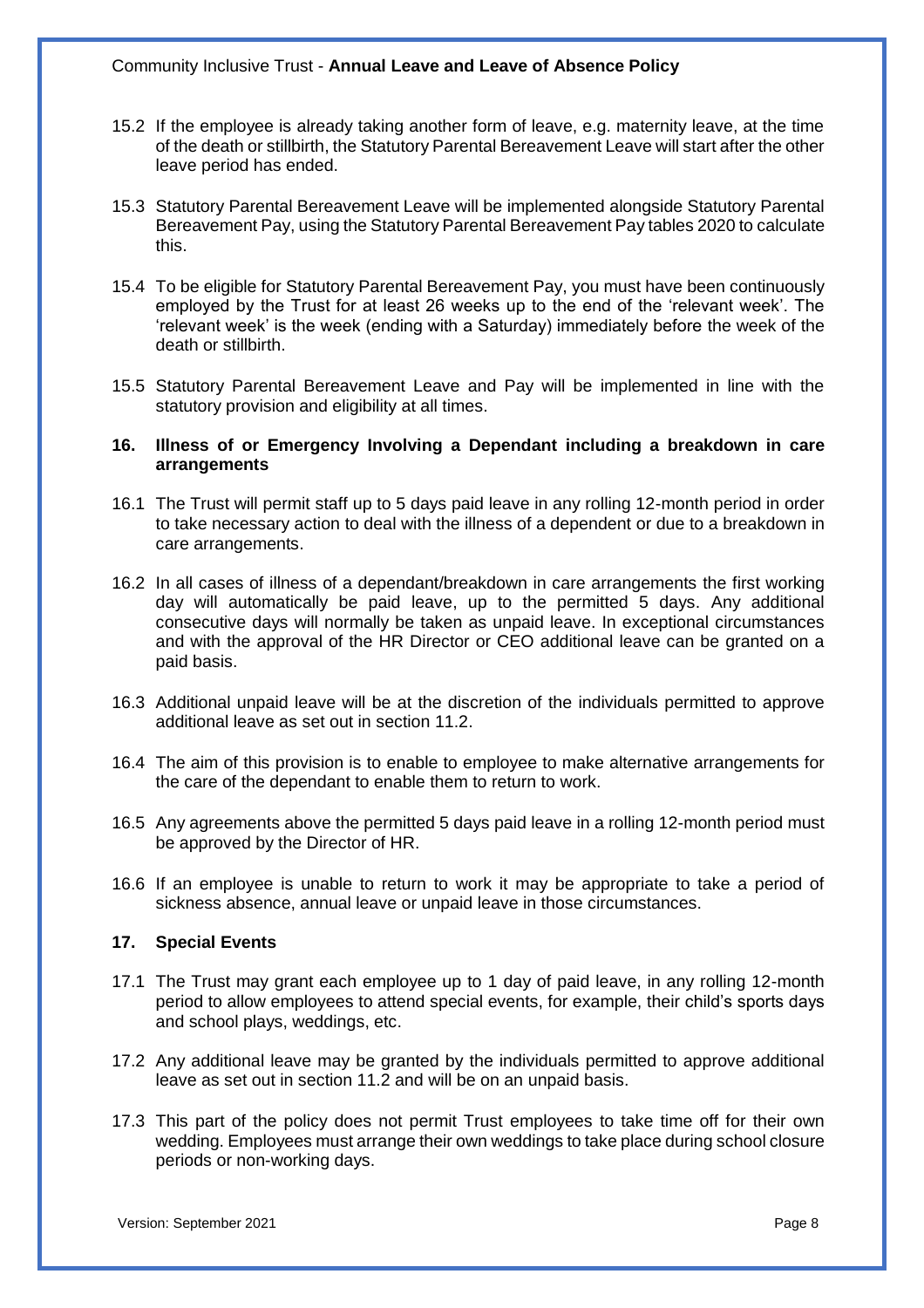#### **18. Moving House**

- 18.1 The Trust recognises that there may be times during the academic term when employees may wish to take time off to move house and it may not always be possible to arrange for this to take place during school closure periods.
- 18.2 Any requests for such leave should be made in writing to the individuals permitted to approve additional leave as set out in section 11.2 as soon as is possible and at least two weeks in advance of the date on which leave is requested.
- 18.3 Employees may be granted 1 day paid leave in any rolling 12-month period for moving house.
- 18.4 Any additional leave may be granted by the individuals permitted to approve additional leave as set out in section 11.2 and will be on an unpaid basis.

#### **19. Sporting Events**

- 19.1 The Trust recognises that there may be times during the academic term when employees may wish to take time off to compete in a sporting event and it may not always be possible to arrange for this to take place during school closure periods.
- 19.2 Only sporting events at a national or international level will qualify for any period of leave.
- 19.3 The amount of leave for sporting events and whether this will be paid or unpaid will be at the Trust's discretion.
- 19.4 All requests must be made the individuals permitted to approve additional leave as set out in section 11.2. All requests for sporting leave must also be approved by the Director of HR.

#### **20. Urgent Domestic Reasons**

- 20.1 The Trust recognises that employees may encounter emergency situations, for example, car breakdown or issues with home boilers which require their urgent attention.
- 20.2 On these occasions, the Trust will pay an employee for the remainder of the day where the employee has had to leave or is unable to attend, to manage the situation.
- 20.3 The employee should make every effort to resolve the situation and return to work as soon as possible.
- 20.4 The Trust will grant up to one paid day in any 12-month rolling period, any subsequent urgent domestic reasons will be granted as unpaid leave.
- 20.5 Any subsequent time off after the initial day must be requested as unpaid leave and will be granted at the discretion of the individuals permitted to approve additional leave as set out in section 11.2.
- 20.6 Where appropriate employees may be able to work from home in these situations.

#### **21. Bad Weather Conditions**

21.1 There may be circumstances when an employee is unable to attend work due to bad weather. If your place of work is fully closed then employees will be paid. If the place of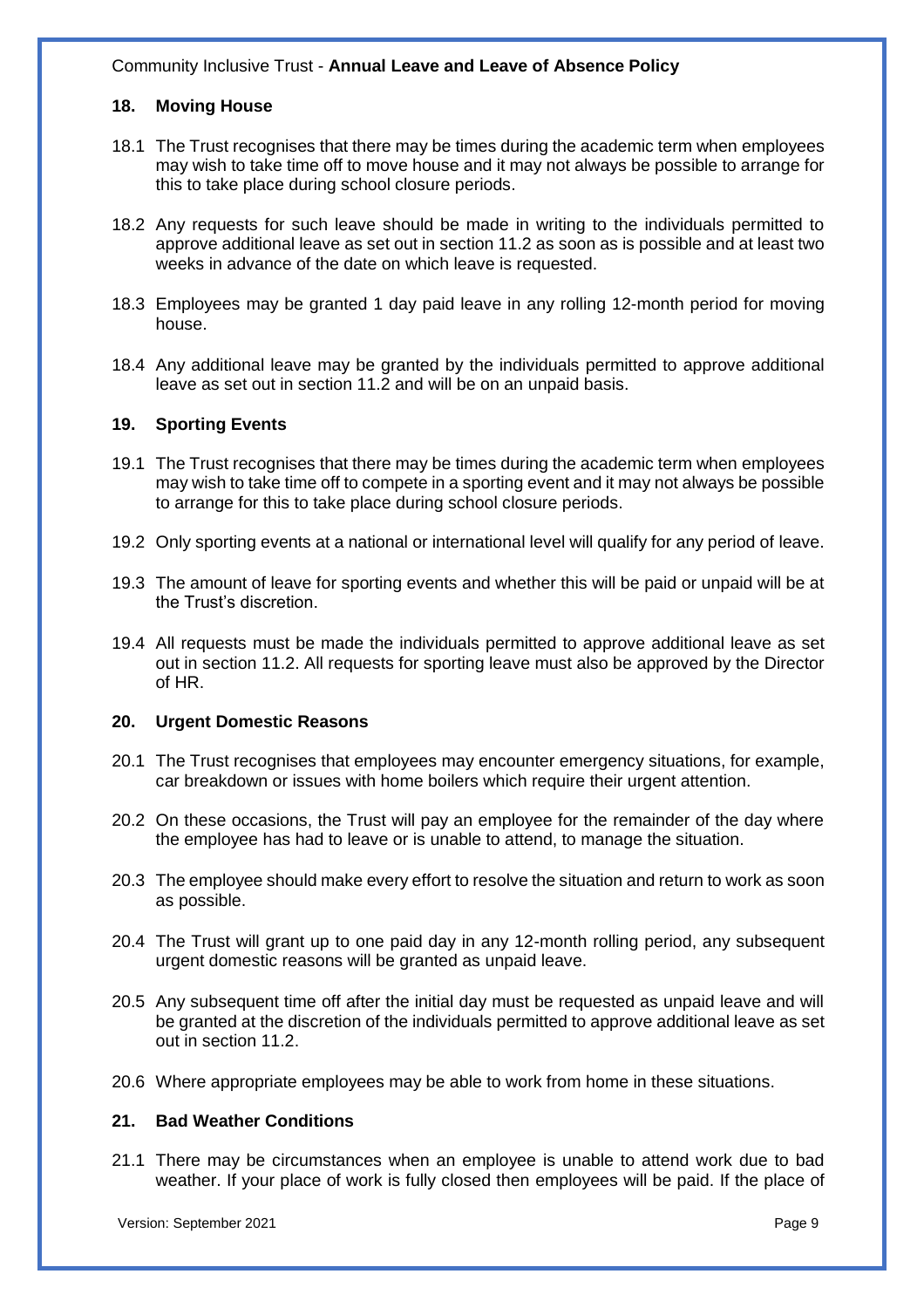work remains open to employees then attendance is expected unless otherwise directed by the Head Teacher or ELT. Absence of this type will be managed in accordance with the provisions for domestic emergencies in section 20.

21.2 The Head Teacher or ELT may direct employees to work from home where appropriate.

#### **22. Interviews**

- 22.1 The Trust recognises the increasing tendency for prospective employers to require interviewees to attend for more than one day, especially for management posts. There is also a growing tendency to expect prospective candidates to undertake a preliminary visit before the formal interviews.
- 22.2 In order to maintain a fair balance between the operational needs of the Trust and to minimise the burden on other employees, and to be fair to employees who will be seeking to further their career, the Trust will grant leave of absence for interviews as follows:
	- The Head Teacher/ELT is empowered to approve up to a maximum of 5 days paid leave of absence for interviews in any rolling 12-month period, to cover both formal and informal stages of the process, during any one academic year.
	- Further leave of absence for this purpose will normally be agreed and will be on an unpaid basis.
	- For support staff any days beyond the initial 5 days could be made up during holiday periods, instead of being on an unpaid basis, provided that their work can be carried out during holiday time.

#### **23. New Appointments**

- 23.1 1 day's paid leave in any rolling 12-month period will be considered for visits to your new employer.
- 23.2 Up to 2 days unpaid leave in any rolling 12-month period will also be considered to allow additional visits

# **24. Jury Service/Witness Summons/Justice of the Peace (Magistrate) Duties**

- 24.1 Employees required to attend jury service should arrange for the loss of earnings certificate to be forwarded to the relevant School Operations Manager. The Certificate will be returned to the employee completed to show to what extent the salary will be stopped during their absence. The amount will then be claimed from the court.
- 24.2 Employees subject to a witness summons or subpoena should be allowed paid time off work to attend court.
- 24.3 Employees who undertake magisterial duties are granted a maximum of 18 days' leave with pay per annum.

# **25. Other Public Duties**

25.1 If an employee requires time off to perform a public duty, for example, as a member of a local authority or governing body of an educational establishment, the reserve armed forces or retained firefighters, the period of paid time off will be granted at the Trust's absolute discretion.

#### **26. Examination and Revision Leave**

Version: September 2021 **Page 10** Page 10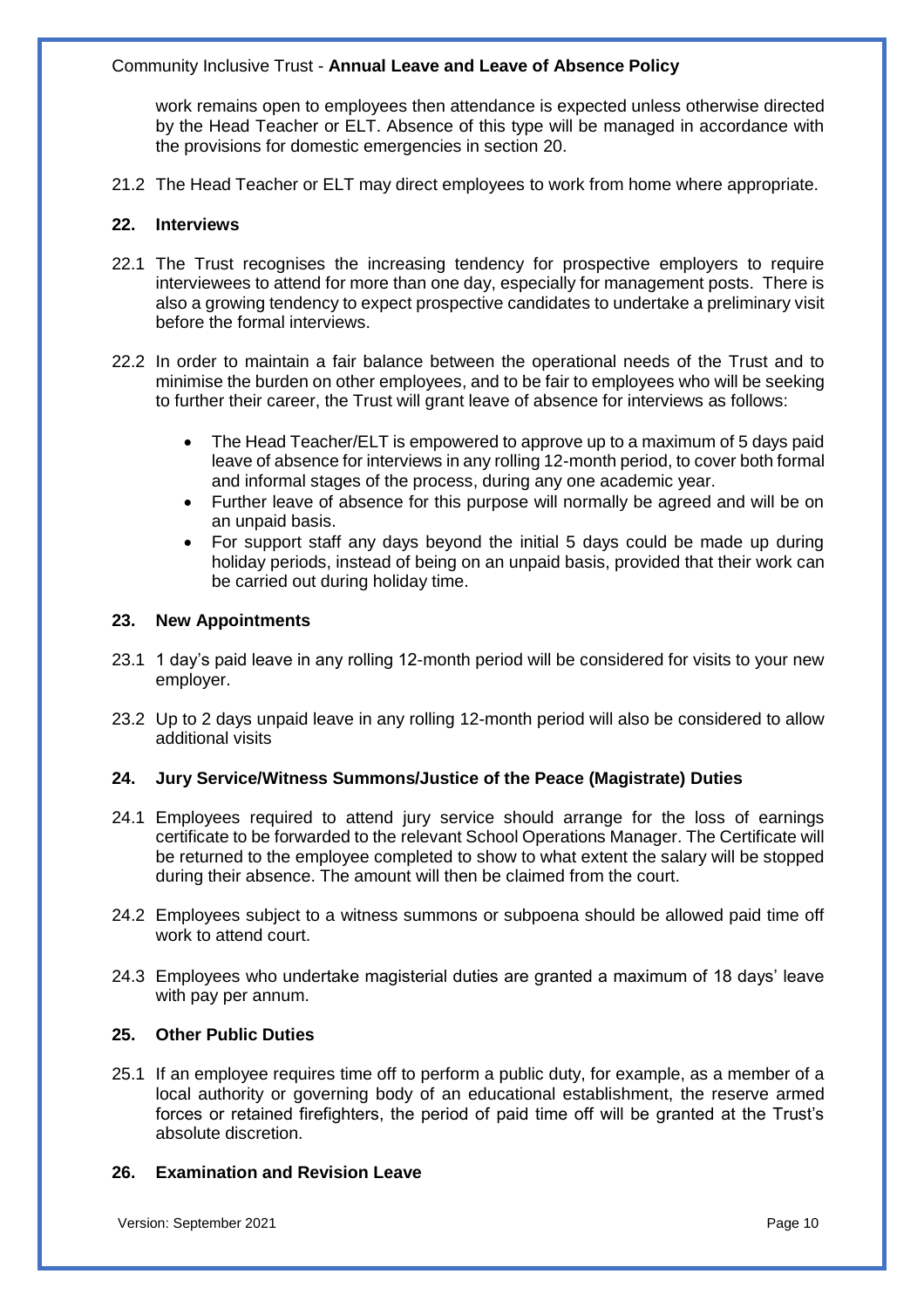26.1 Examination leave to sit an exam and/or study for an exam may be given at the Trust's absolute discretion for qualifications and short courses.

#### **27. Religious Observance**

- 27.1 Employees who have particular religious or cultural needs which conflict with normal working arrangements may be allowed to take annual leave, flexi-leave where applicable or unpaid leave subject to the operational requirements of the Trust. Alternatively, working arrangements may be adapted to enable such needs to be met where reasonably practicable.
- 27.2 Employees whose religious festivals coincide with the Trust's academic terms shall be granted leave that complies with the legislation. Staff wishing to take leave in accordance with their religious beliefs should give 28 days' notice of this intention unless it is not practicable to do so (e.g. a new employee).

#### **28. Routine Dental and Medical Appointments**

- 28.1 Non-urgent appointments with a doctor, dentist or other health professional which can be planned in advance should be made outside of normal working hours. Where this is not possible, they should be made at a time which will result in the least impact on the service and only in agreement with the line manager. Time taken to attend such appointments if in normal working hours should be repaid using time in lieu, annual leave, or unpaid leave.
- 28.2 CIT recognises that there is less flexibility for some medical/therapeutic appointments. Employees will be released with pay for a reasonable amount of time for appointments if these fall during normal working hours at the Trust's discretion. Where employees need to attend appointments linked to their health, arrangements should be discussed and agreed with their line manager.

#### 29. **Disability-Related Medical Appointments**

- 29.1 Disability leave is distinct from sick leave. Paid time off will be granted by the academy for any employee having a disability as defined by the Equality Act 2010.
- 29.2 Any employee requiring a medical examination relating to their health as affected by their disability will be given reasonable leave as is appropriate. The employee shall provide information about their medical condition to the Trust following diagnosis of the condition in question and should give notice of any appointments in advance of any examination as is practicable.

# **30. Time off to Carry out Trade Union Duties**

- 30.1 Employees who are trade union officials, shop stewards or trade union representatives elected in accordance with the rules of the trade union, and who are concerned with employee relations at work, have the right to request reasonable time off with pay during working hours to carry out trade union duties and undergo relevant training for those duties.
- 30.2 This entitlement applies only to independent trade unions recognised by the Trust for collective bargaining purposes. An eligible employee is entitled to a reasonable amount of paid time off for these purposes.
- 30.3 The Trust recognises the following trade unions for collective bargaining purposes: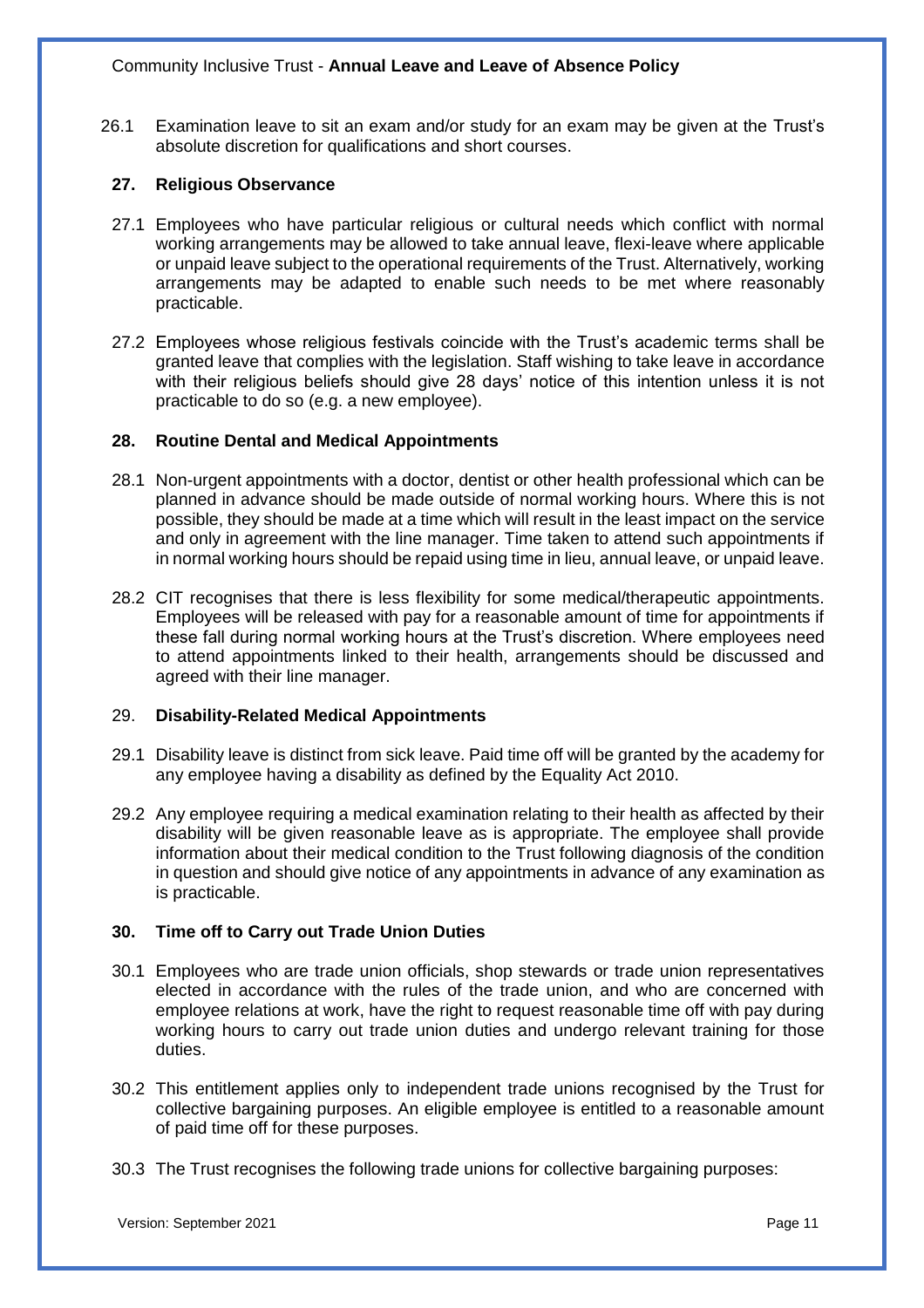- NEU (National Education Union)
- NAWST (The Teachers' Union)
- NAHT (National Association of Head Teachers)
- ASCL (The Association of School and College Leaders)
- Unison
- GMB

# **31. Time off to take part in Trade Union Activities**

31.1 An employee has the right to request a reasonable amount of time off without pay to take part in the activities of his or her trade unions where the union is an independent trade union recognised by the Trust for collective bargaining purposes.

#### **32. Time off to Train**

- 32.1 The Trust is committed to developing the skills of our employees and recognises that training can benefit the Trust and our employees. Employees should receive training appropriate to their role, subject to operational and budgetary considerations.
- 32.2 Members of the Senior Leadership Team and Executive Leadership Team are responsible for identifying and monitoring staff training and development needs on an on-going basis.
- 32.3 The Trust recognises that employees may still have a wish to further develop their skills.
- 32.4 Eligible employees have a statutory right to request time off work for study or training.
- 32.5 Employees who wish to undertake any form of training relevant to their role should raise the matter informally with their Line Manager in the first instance.

#### **33. Maternity Leave, Paternity Leave, Adoption Leave and Shared Parental Leave**

33.1 Maternity leave, paternity leave, adoption leave and parental leave will be arranged in line with The Employment Rights Act 1996 and the Trust's Maternity, Paternity, Adoption, Parental Leave Policy.

#### **34. Unpaid Parental Leave**

34.1 Please see the Trust's Maternity, Paternity, Adoption, Parental Leave Policy.

#### **35. Part-Time staff**

35.1 All entitlements or Leave of Absence detailed in this policy are on a pro rata basis for parttime staff.

#### **36. Disciplinary Action**

36.1 If an employee takes leave without permission from the school, the leave will be considered unauthorised unpaid leave and may result in disciplinary action, including dismissal.

#### **37. Monitoring and Review**

37.1 This policy will be reviewed every 3 years, or earlier if changes or amendments are required, by the Director of HR.

Version: September 2021 **Page 12** Page 12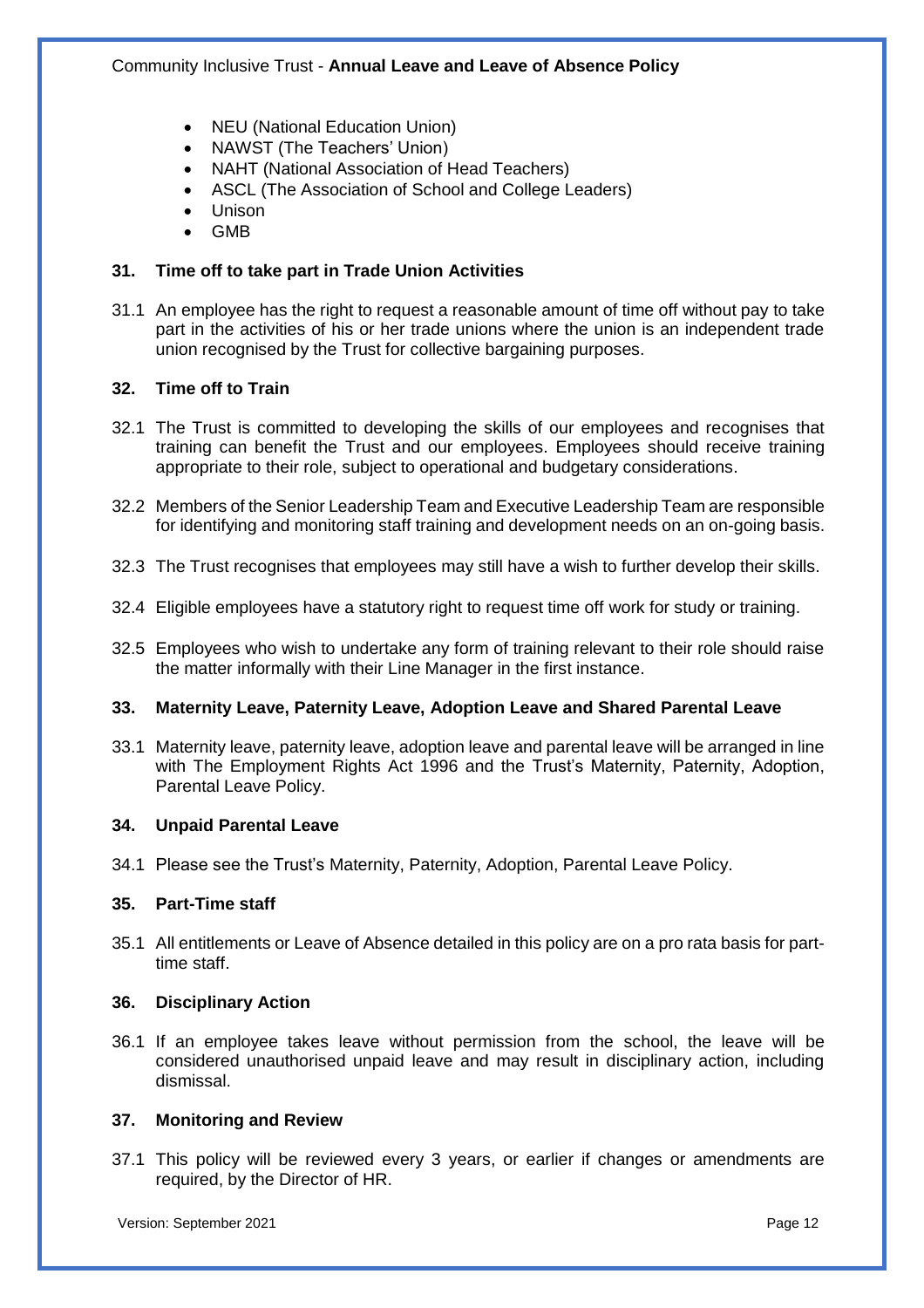37.2 Any changes to this policy will be communicated to all staff members and relevant stakeholders.

Version: September 2021 **Page 13**